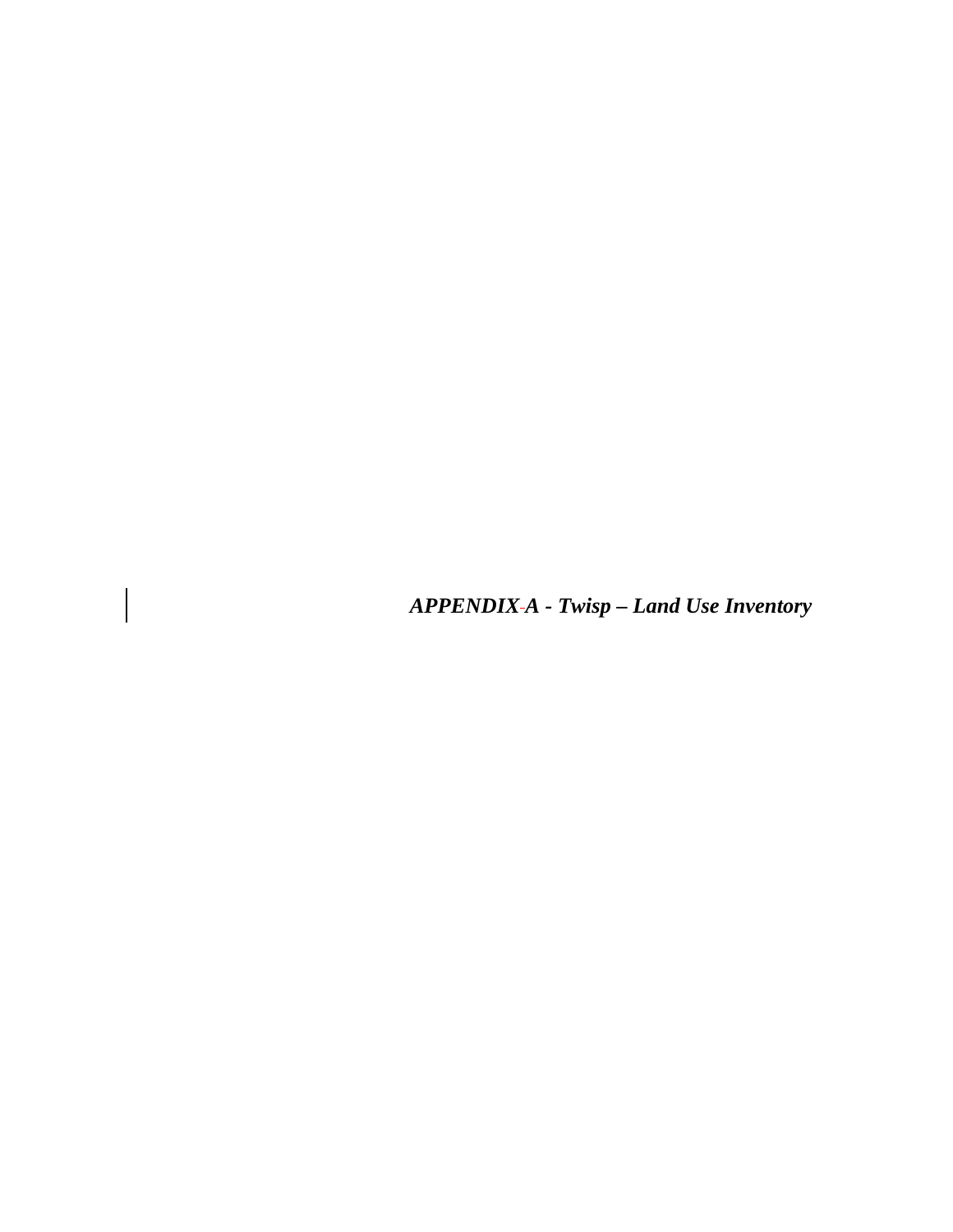Town of Twisp Comprehensive Plan 2007 Update

# **LAND USE INVENTORY**

The total area in Twisp's incorporated town limits is slightly over 706 acres of land and water. The Methow and Twisp rivers make up just over 5 percent of the total.

Presently, 53.5 percent of Twisp's land area is used for urban purposes (residences, businesses and industry). About 36 percent of the land area is vacant while the remaining 10.36 percent is currently used for agriculture. Some of the vacant area is either excessively steep; in the flood plain of the rivers; or otherwise limited in development potential for urban uses. Green strips, parks and open space are the most suitable uses for these parcels and their development as such would enhance the appearance of the town; provide absorption areas for storm water runoff; facilitate weed and fire control; and reduce the "heat sink" effect of the paved areas.

Twisp has just less than 37 acres of developed land for every 100 persons in the town. About 31 percent is residential; 24 percent is commercial; less than 1 percent is manufacturing; roughly 19 percent is public or semi-public; and more than 26 percent is used for streets or alleys.

# RESIDENTIAL

There are 114.62 acres of residential land in Twisp or roughly 11.6 acres per 100 persons. The average residential lot size is about 17,000 square feet; however, lots in the range of 8,000-12,000 square feet are most common. Twisp's residential development is characterized by six major residential clusters that include a medium density core area, while lot sizes increase and density declines to a relatively low level toward the outer fringes of town.

In the core area that includes and surrounds the central business district the lots were originally platted in a grid pattern at 5,000 square feet each. Consequently, many of the homes in this area incorporate all or part of adjacent lots to supplement these smaller lots to varying degrees. Most of the town's multiple family units are located just east of the downtown core and considered as part of the core area for the purposes of this inventory. The majority of those units are located in three relatively new apartment complexes. Also, a large portion of the vacant land that has excellent residential development potential is located here.

The area immediately southeast of the core area, King's Addition, is similar to the core area except that it is made up of predominantly single family dwellings. Use in this area is largely consistent with current residential zoning.

The residential area located north of the Twisp River is made up of mostly older homes, several of which are very attractive, that date back to the early 1900s. The area along the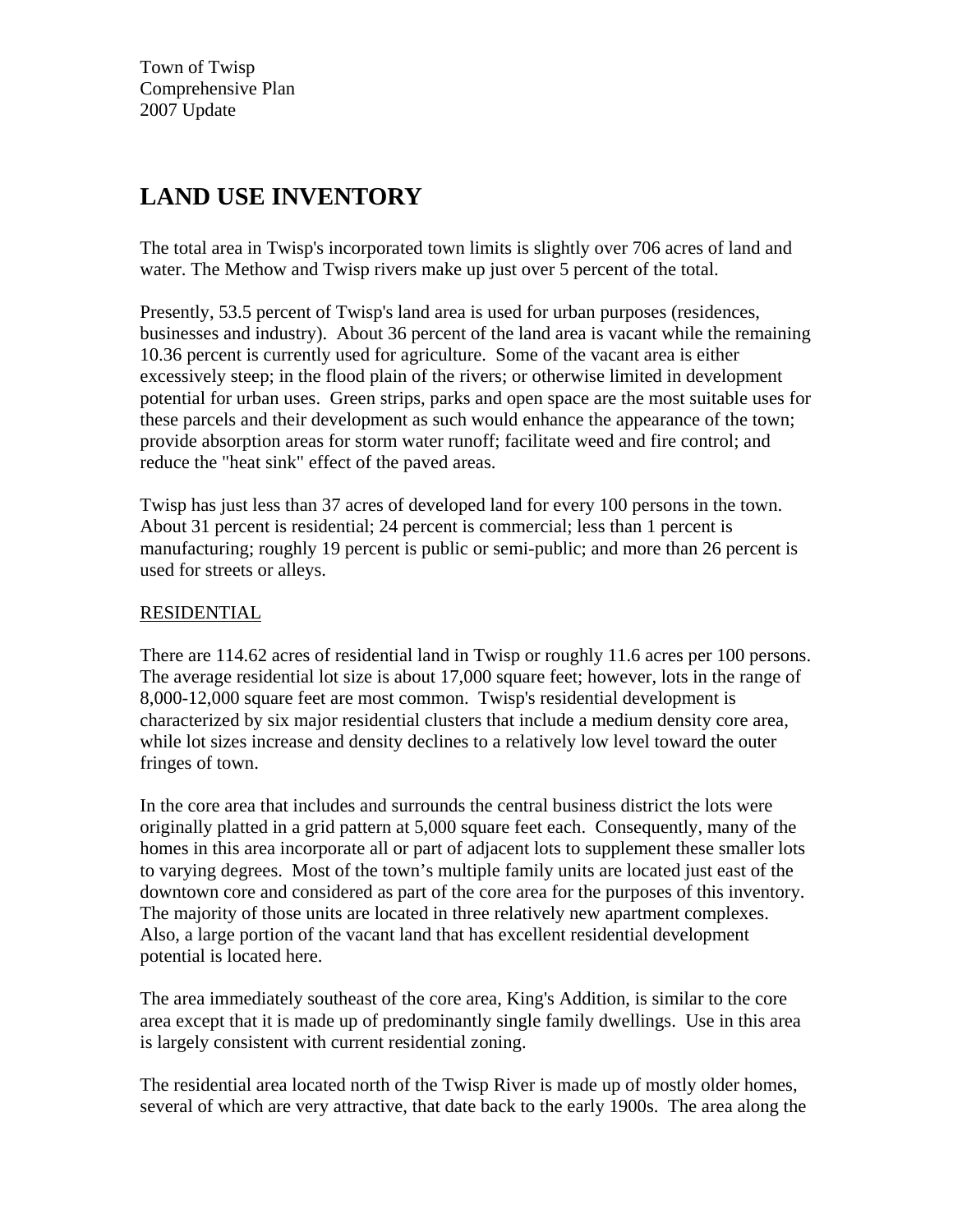Twisp River has seen an increasing number of new homes. The outer fringes of this neighborhood are more rural and primarily residential with some pasture land. There is vacant land that holds residential development potential here as well.

Much of Twisp's newer and higher-value housing is located southwest of the business district, on the hill in the Painter's Addition and off Lookout Mountain Road. The lots in this area are mostly in the 10,000 to 12,000 square foot range, with houses that have been built in the last 30 to 40 years. There are a few vacant lots, as well as several larger properties (including the former Allen Elementary School property) in the area that are presently undeveloped.

The west side of town is made up of varying lot sizes with two steep banks that divide the neighborhood. The upper section includes homes along the Twisp River Road mixed with nonresidential uses—a medical clinic, the grange hall, and the town fire hall. The middle tier includes houses and duplexes of varying age and condition, with a few vacant lots. The lowest section is occupied by a large mobile home park and one single family dwelling.

There is a small cluster of homes to the south of town between the county road and the river. They are all single family dwellings and appear to be, for the most part, in fair to good condition.

The southeast residential area, south of the highway and east of the Methow River, shares some industrial and commercial use. The sewage treatment plant is next to this neighborhood and the County Assessor's land values reflect this condition. This area is where some of the substandard housing exists in Twisp; however, recent years have seen considerable interest in "fixer-upper" houses in the neighborhood. There is also a great deal of vacant space here that is suitable for a variety of uses. Many of the lots are over 10,000 square feet.

There were 505 total housing units within the town which amounts to nearly 4.41 dwelling units per acre of the residential land base. Applying the density figure to the existing vacant land indicates room for the development of close to twice the number of dwelling units that presently exists. This projection is made only to gain a perspective, though, since it fails to account for undevelopable land; land needed for services to support the residential area; and the infrastructure to support the population. However, the projection does indicate that Twisp has ample room for considerable expansion within the existing town limits.

# COMMERCIAL

There is 83.96 acres of commercial land use in Twisp which accounts for over 23 percent of the towns developed area, allocating almost 9 acres of commercial land use for every 100 residents.

The distribution of commercial use includes: 9.8 acres are used for retail stores; 60.92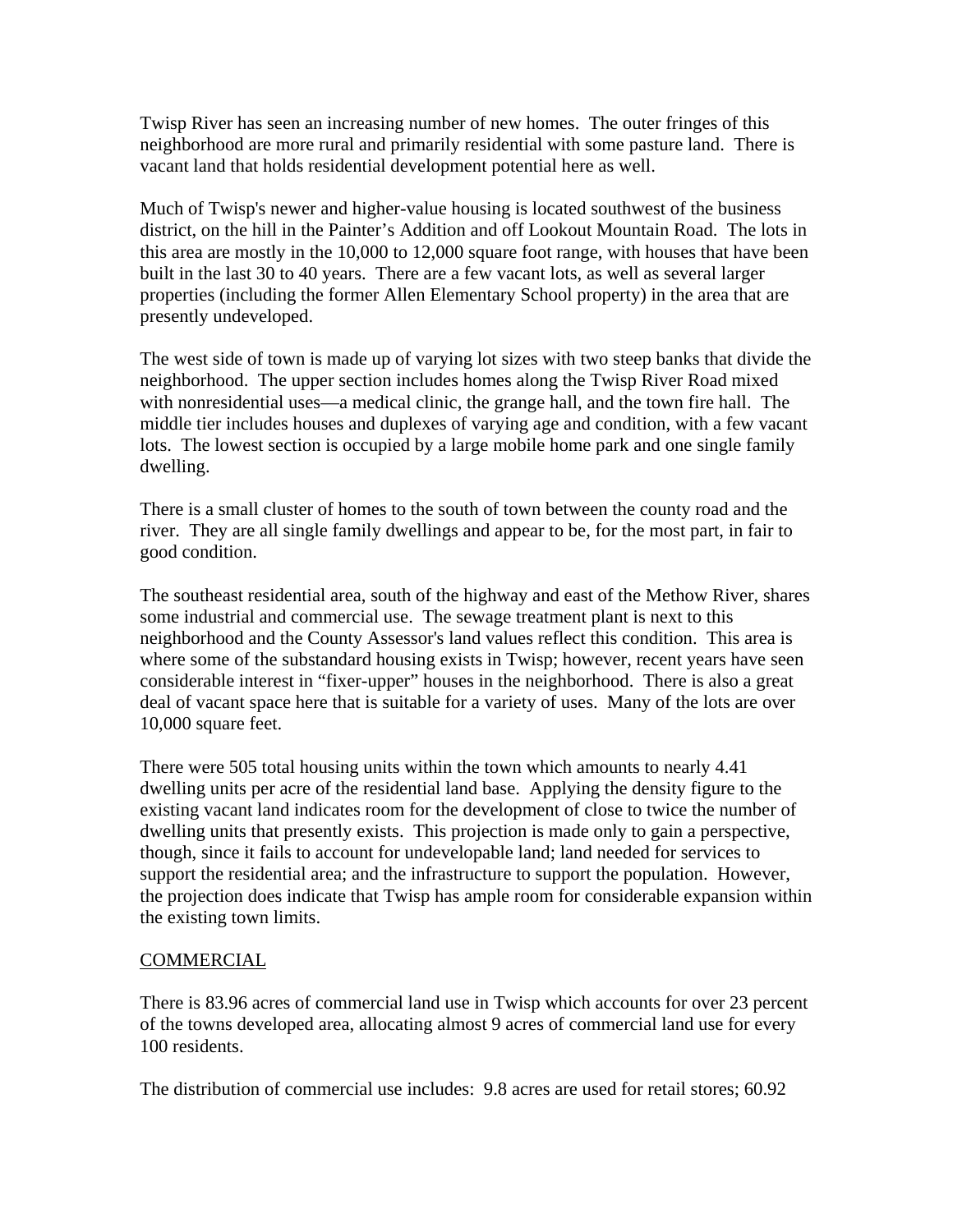acres for other services. And just less than 13 acres are mobile home parks and tourist uses. Twisp's commercial uses serve a large portion of the Methow Valley and are concentrated in a four-block area just east of Highway 20 in the central part of town, and a strip which includes a small shopping center at the south end of town where the highway curves to the east and prior to its crossing the Methow River. There is also a growing mix of commercial use along the highway after it crosses the Methow River continuing to the town limits. There are a few commercial facilities outside the town limits immediately southeast of town and a meat processing facility just outside the south boundary.

# MANUFACTURING / LIGHT INDUSTRIAL

Manufacturing and Light Industrial use (as identified by the Okanogan County Assessor) is light and presently at a low of 0.47 acres which is less than 1 percent of the developed land. The amount of this type acreage in Twisp is small and is scattered throughout the southeast section of the town.

#### PUBLIC AND SEMI-PUBLIC

Over 68 acres are used for public and semi-public lands. Just over 5 acres of public land in Twisp is used for parks; almost 61 acres for other public purposes; and 1.97 acres for school district use. The town has a number of small land parcels which are developed as parks. In the central business area many of the small vacant lots between the buildings have been landscaped. The development of the small parks in the downtown makes the area much more pleasant than it would otherwise be. Twisp's largest park is located on the river front at the point where the Twisp River joins the Methow. The two largest public areas are the school grounds on the hill west of downtown and the Forest Service compound about two blocks from the business district. (As of June, 2006, the Forest Service compound has been declared surplus; the agency expects to dispose of the property no later than 2008.)

# STREETS AND ALLEYS

Twisp has 91.22 acres of streets and alleys accounting of 25.44 percent of the developed land or 9.44 acres per 100 residents. The street pattern in Twisp, of necessity, has been oriented to the limitations caused by the steep terrain and the river pattern. Poorly planned development can also be blamed for some of the random street pattern in the north, west, and south parts of town which may eventually result in access problems for potential residential use. The streets of alley right-of-ways that are not currently used should be vacated or designated as city property to avoid dispute in the future.

# VACANT LAND

Twisp has 242.21 acres of vacant land within the planning area. Platted vacant land can be found throughout the town but the largest parcels of undeveloped land are in the east portion of town on both sides of the Methow River and the southwestern portion of the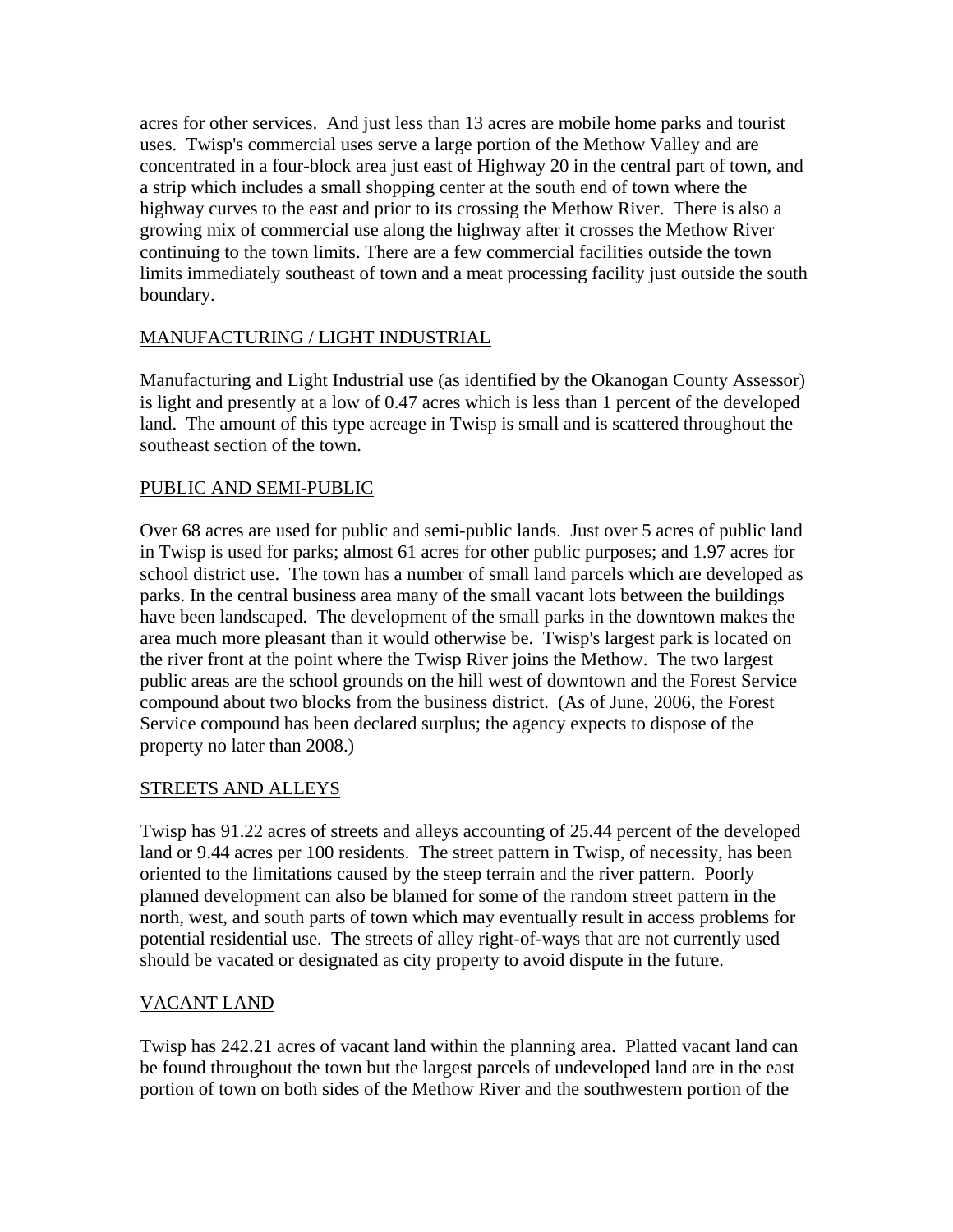community. The old mill site is the largest vacant parcel in Twisp. There are also some larger undeveloped lots north of the Twisp River.

Table I, on the following page, shows the land use in Twisp and vicinity as calculated in 2005. Table II presents an account of the business activity in Twisp.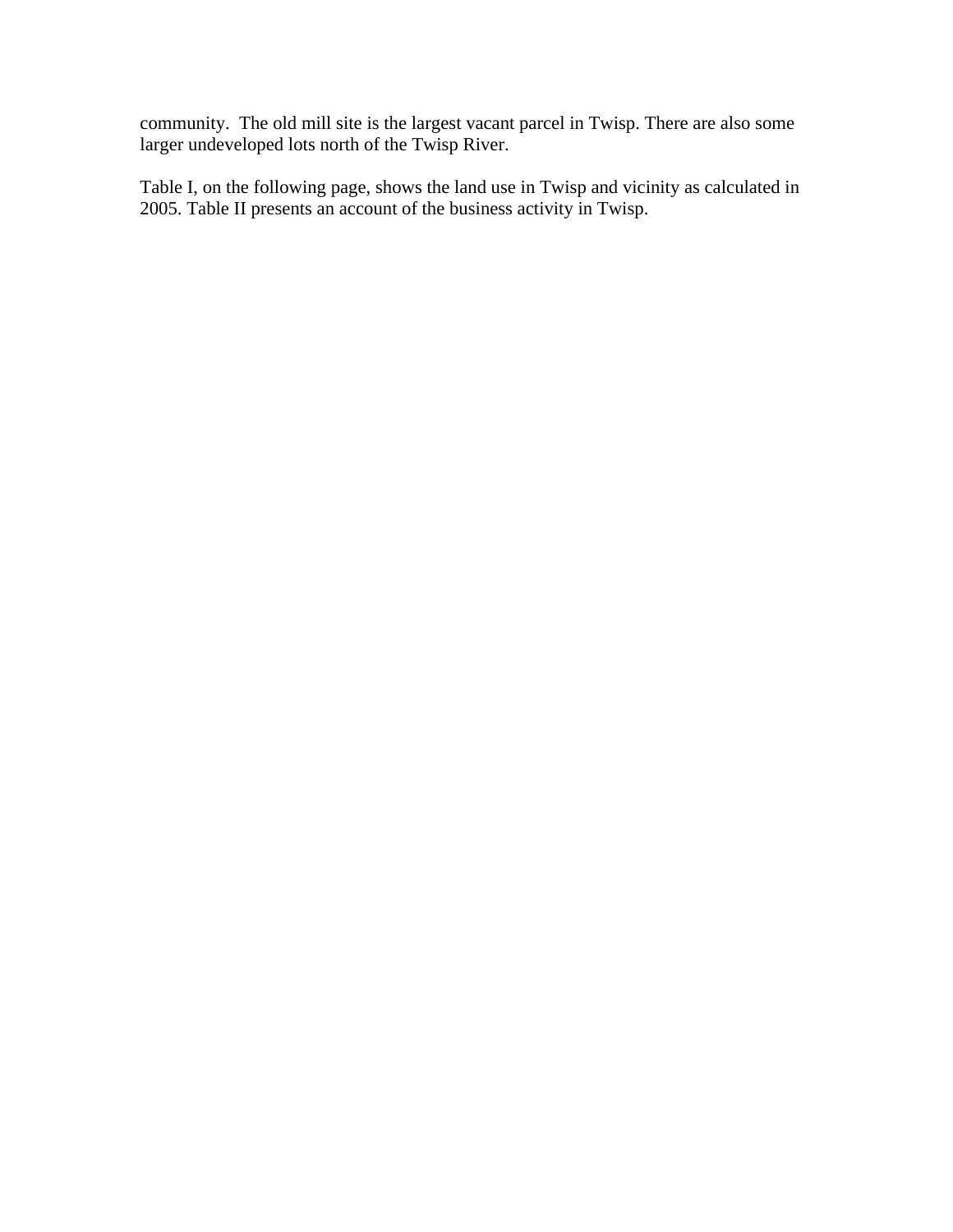|                                 |             | <b>Total</b><br><b>Acres</b> | % of Area | % of Dev<br>Area | Acres per<br>person |
|---------------------------------|-------------|------------------------------|-----------|------------------|---------------------|
| <b>Residential</b>              |             | 114.62                       | 17.10%    | 31.96%           | 11.60               |
| <b>Single Family</b>            |             | 97.04                        | 14.48%    | 27.06%           | 10.05               |
| Two Family                      |             | 2.36                         | 0.35%     | 0.66%            | 0.24                |
| Multi-Family                    |             | 12.69                        | 1.89%     | 3.54%            | 1.31                |
|                                 | Apt.        | 3.94                         | 0.59%     | 1.10%            | 0.41                |
|                                 | Motel/Hotel | 6.22                         | 0.93%     | 1.73%            | 0.64                |
|                                 | Vacation    | 2.53                         | 0.38%     | 0.71%            | 0.26                |
| <b>Commercial</b>               |             | 83.96                        | 12.53%    | 23.41%           | 8.69                |
| Retail,                         |             |                              |           |                  |                     |
| Wholesale                       |             | 9.80                         | 1.46%     | 2.73%            | 1.01                |
| Enter. & Service<br>Mobile Home |             | 60.92                        | 9.09%     | 16.99%           | 6.31                |
| Park                            |             | 12.29                        | 1.83%     | 3.43%            | 1.27                |
| Tourist                         |             | 0.68                         | 0.10%     | 0.19%            | 0.07                |
| Utilities                       |             | 0.27                         | 0.04%     | 0.08%            | 0.03                |
| <b>Manufacturing</b>            |             | 0.47                         | 0.07%     | $0.00\%$         | 0.05                |
| <b>Public and Semi Public</b>   |             | 68.3                         | 10.20%    | 19.05%           | 7.07                |
| Parks                           |             | 5.37                         | 0.80%     | 1.50%            | 0.56                |
| Public                          |             | 58.07                        | 8.66%     | 16.19%           | 6.01                |
| Semi Public                     |             | 2.92                         | 0.44%     | 0.81%            | 0.30                |
| <b>School District</b>          |             | 1.97                         | 0.29%     | 0.55%            | 0.20                |
|                                 |             |                              |           |                  |                     |
| <b>Streets &amp; ROW</b>        |             | 91.22                        | 12.92%    | 25.44%           | 9.44                |
| <b>Developed Area</b>           |             | 358.60                       | 53.50%    | 99.87%           | 37.12               |
| <b>Vacant</b>                   |             | 242.21                       | 36.14%    |                  | 25.07               |
| <b>Agricultural</b>             |             | 69.42                        | 10.36%    |                  | 7.19                |
| ag non-classified               |             | 15.93                        | 100.00%   |                  | 1.65                |
| ag classified                   |             | 53.49                        |           |                  | 5.54                |
| Land<br><b>Area</b>             |             | 670.2                        | 94.90%    |                  | 69.38               |
| Water                           |             | 36.0                         | 5.10%     |                  | 3.73                |
|                                 |             |                              |           |                  |                     |
| <b>Total</b>                    |             |                              |           |                  |                     |
| <b>Area</b>                     |             | 706.23                       | 100.00%   |                  | 73.11               |

# **TABLE 1 - LAND USE, 2005 – TOWN OF TWISP**

*Source Okanogan County GIS information 2005*